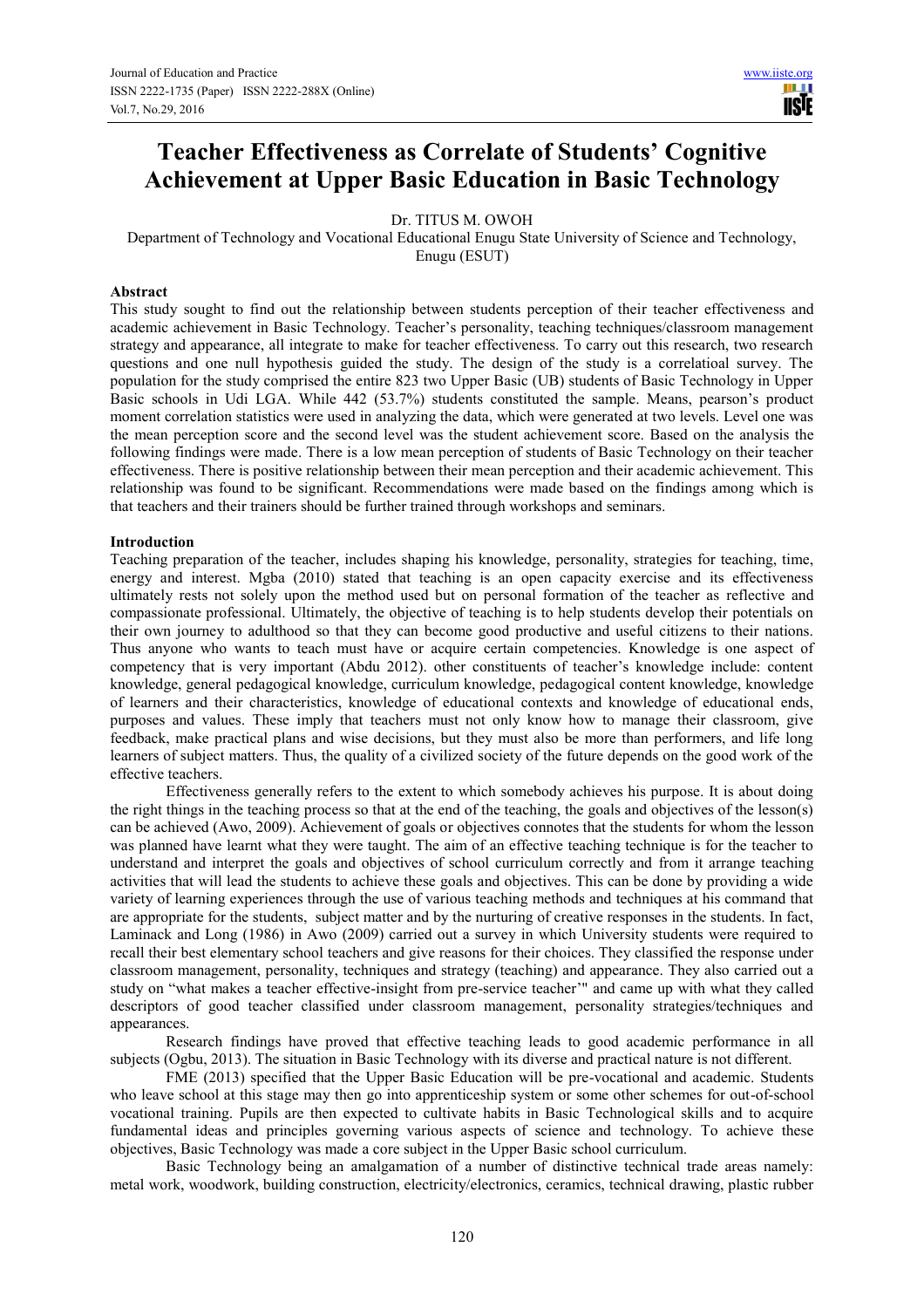etc. is taught by teachers most of whom are generally trained in only one, or two of these technical trade areas,. The implication of this for Basic Technology teachers is that they should work extra miles in teaching processes due to the peculiarity of the subject. They therefore need re-training to be effective

 Achievement in Basic Technology has been very poor over the years. (Exams Development Centre (EDC) Enugu report-2010,2014), and Ogbu (2013) had earlier pointed out that many Basic Technology teachers require in-service training in various areas of the subject in order to cope with its teaching. This suggests that teacher's competency might be a factor in Basic Technology achievement. Many researchers had earlier questioned the pedagogical issues in the teaching of basic technology. Accusing fingers had been pointed at the lack of functional equipment to carry out the practical aspects of Basic Technology (Ogbu 2011, Mbak 2012). Lack of use of valid instructions by teachers for evaluating learning outcomes (Mgbo, 2008). Lack of students interest (Okoye 2007), all revolve around the classroom teacher. Hence the purpose of this study is to find out the mean perception of students on the effectiveness of their Basic Technology teachers and as well determine the relationship between students' perception of their teachers' effectiveness and their academic achievement.

## **Research Questions**

The study was guided by the following research questions:

- 1. What is the mean perception of students on effectiveness of their Basic Technology teacher?
- 2. What is the relationship between the students' mean perception on the effectiveness of their Basic
	- Technology teachers and their academic achievement?

### **Hypothesis**

There is no significant relationship between the mean perception of students on the effectiveness of their Basic Technology teachers and their academic achievement ( $p < 0.05$ )

#### **Design of the Study**

This is a correlational survey research. It involves eliciting the opinion of respondents on their perception to form the criterion score/variable and obtaining their end of term performances in Basic Technology, which will constitute the predictive score or variable.

## **Area of the Study**

The study was carried out in Udi LGA. of Enugu State. Udi LGA is bound at the South by Oji LGA and North by Enugu North LGA and by the East Nkanu LGA and West by Eziagu LGA.

# **Population of the Study**

The population for the study comprised the entire 823 UB two students of Basic Technology in secondary schools in Udi L.G.A.

# **Sample and Sampling Technique**

Simple random sampling was used to select 12 schools out of 25 secondary schools in Udi LGA. The entire UB two students in the 12 schools numbering 442 (53.7%) constituted the sample for the study.

# **Instrument for Data Collection**

The instrument for data collection is a Likert-type questionnaire. This is modified version of "what makes a teacher effective – insight from pre-service teachers" developed by Liminack and long (1986) presented in Awo as descriptors of good teacher. The questionnaire contains 48 items under 4 sections: viz-classroom management, personality, strategies/techniques and appearance. The instrument was scaled as follows: Strongly Agree (SA), Agree (A), Disagree (D) and Strong Disagree (SD). The students ticked the appropriate option. Weighting followed 4,3,2,1 continuous for positive items and it was reverted for negative items. The questionnaire was also used as interview schedule to ensure that the study clearly understood the meaning of the items.

The students' end of year examination scores in Basic Technology' collated from their report booklet to serve as the predictive variables.

# **Methods of Data Analysis**

In analyzing the data, means, and Pearson's product moment correlation coefficient were used in answering the research questions while the t-test for significant of r was used in testing the null hypothesis. The-students' responses to the questionnaire were computed against their achievement scores (y) using Pearson's formula as follows

$$
r = \frac{N(\sum XY - \sum X)(\sum Y)}{\sqrt{[N \sum X^2 - (\sum X^2) (N \sum Y^2 - (\sum Y)^2]}}
$$

and the r value was transformed to t-scores using the following formula:

$$
t = \sqrt[r]{\frac{N-2}{1-r^2}}
$$

to determine the degree to which the criterion variable contributed to the predict variable, the r-value was squared to obtain the coefficient of determination  $(r^2)$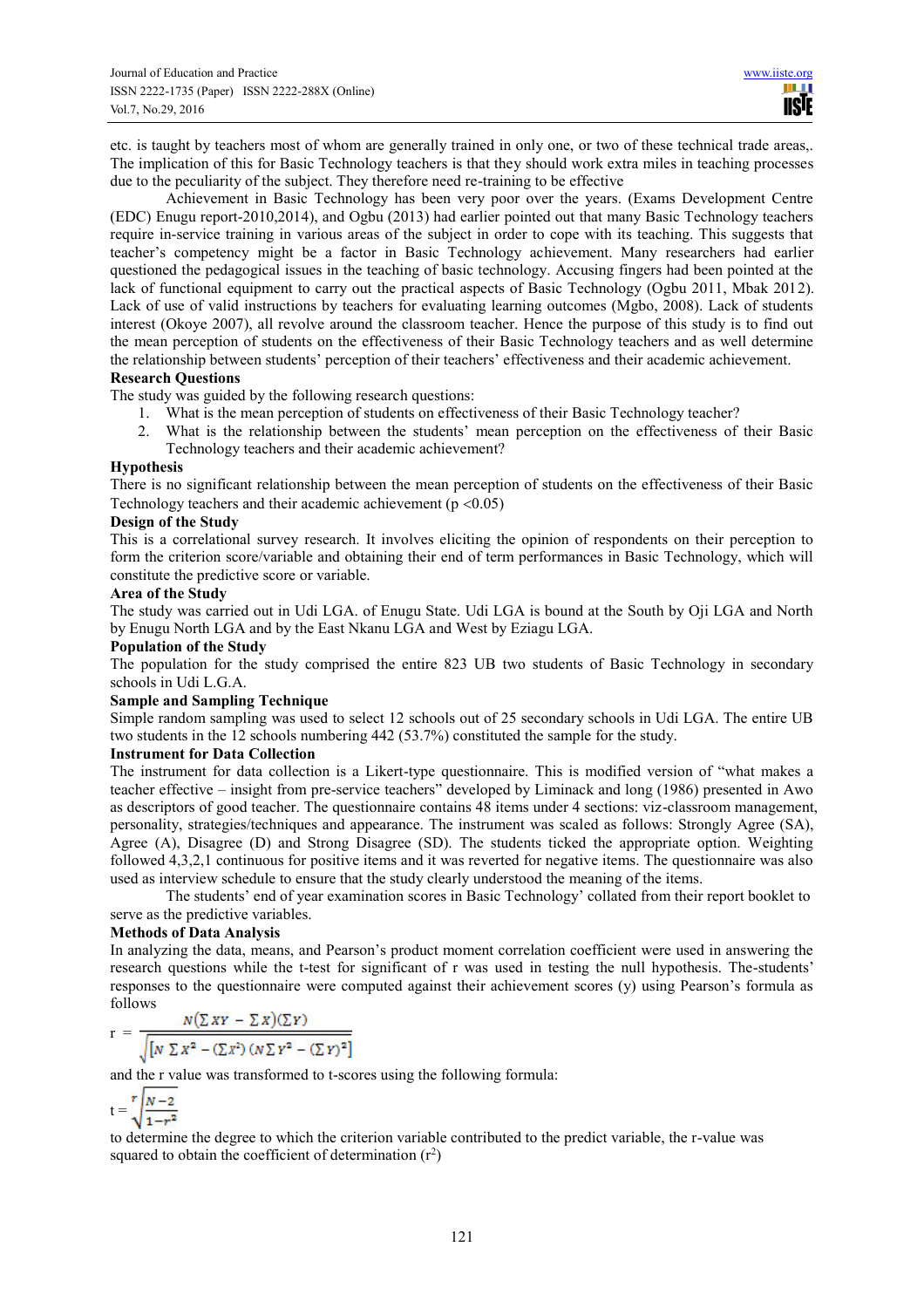| <b>Table I</b><br>Mean rating of perception of students on their Basic Technology teachers effectiveness. |                                           |                     |              |  |  |  |  |
|-----------------------------------------------------------------------------------------------------------|-------------------------------------------|---------------------|--------------|--|--|--|--|
| S/N                                                                                                       | <b>Effective Teacher Characteristics</b>  | <b>Mean Ratings</b> | Remark       |  |  |  |  |
|                                                                                                           | <b>Class Room Management</b>              |                     |              |  |  |  |  |
| $\mathbf{1}$                                                                                              | Flexibility in class room                 | 2.01                | $\mathbf D$  |  |  |  |  |
| $\overline{c}$                                                                                            | Organizing classroom well                 | 2.03                | $\epsilon$ , |  |  |  |  |
| $\overline{\mathbf{3}}$                                                                                   | Treats everybody equally                  | 2.01                | $\epsilon$ , |  |  |  |  |
| 4                                                                                                         | Treats everybody fairly                   | 2.000               | $\epsilon$   |  |  |  |  |
| 5                                                                                                         | Respects students and their opinions      | 21.96               | $\epsilon$   |  |  |  |  |
| 6                                                                                                         | Even tempered                             | 2.02                | $\epsilon$   |  |  |  |  |
| 7                                                                                                         | Diplomatic                                | 2.04                | $\epsilon$ , |  |  |  |  |
| $8\,$                                                                                                     | Disciplinarian                            | 2.56                | A            |  |  |  |  |
|                                                                                                           | <b>Personality</b>                        |                     |              |  |  |  |  |
| 9                                                                                                         | Caring                                    | 1.25                | SD           |  |  |  |  |
| 10                                                                                                        | Loving                                    | 2.42                | D            |  |  |  |  |
| 11                                                                                                        | Helpful                                   | 2.01                | $\epsilon$ , |  |  |  |  |
| 12                                                                                                        | Enthusiastic                              | 2.01                | $\epsilon$ , |  |  |  |  |
| 13                                                                                                        | Encouraging                               | 2.32                | $\epsilon$   |  |  |  |  |
| 14                                                                                                        | Perspective                               | 1.88                | $\epsilon$   |  |  |  |  |
| 15                                                                                                        | Warm                                      | 1.54                | $\epsilon$   |  |  |  |  |
| 16                                                                                                        | Vivacious                                 | 1.55                | $\epsilon$   |  |  |  |  |
| 17                                                                                                        | Positive                                  | 1.68                | $\epsilon$   |  |  |  |  |
| 18                                                                                                        | Patience                                  | 1.82                | $\epsilon$   |  |  |  |  |
| 19                                                                                                        | Compatible                                | 2.00                | $\epsilon$   |  |  |  |  |
| 20                                                                                                        | Cheerful                                  | 1.88                | $\epsilon$   |  |  |  |  |
| 21                                                                                                        | Understanding                             | 2.08                | $\epsilon$   |  |  |  |  |
| 22                                                                                                        | Sensitive                                 | 2.01                | $\epsilon$ , |  |  |  |  |
| 23                                                                                                        | Honest                                    | 2.44                | $\epsilon$ , |  |  |  |  |
| 24                                                                                                        | Tactful                                   | 1.94                | D            |  |  |  |  |
| 25                                                                                                        | Genuine                                   | 2.43                | $\epsilon$ , |  |  |  |  |
| 26                                                                                                        | Attentive                                 | 1.82                | $\epsilon$ , |  |  |  |  |
| 27                                                                                                        | Open-minded                               | 2.34                | $\epsilon$ , |  |  |  |  |
|                                                                                                           | <b>Teaching Strategies/Techniques</b>     |                     |              |  |  |  |  |
| 28                                                                                                        | Variety of teaching strategies/techniques | 1.96                | D            |  |  |  |  |
| 29                                                                                                        | New ideas                                 | 2.14                | $\epsilon$ , |  |  |  |  |
| 30                                                                                                        | Charity                                   | 1.90                | $\epsilon$ , |  |  |  |  |
| 31                                                                                                        | Interesting                               | 2.36                | $\epsilon$   |  |  |  |  |
| 32                                                                                                        | Inductive                                 | 1.62                | $\epsilon$ , |  |  |  |  |
| 33                                                                                                        | Concrete                                  | 1.46                | $\epsilon$ , |  |  |  |  |
| 34                                                                                                        | Visual aids                               | 1.82                | $\epsilon$ , |  |  |  |  |
| 35                                                                                                        | Confers                                   | 2.02                | $\epsilon$ , |  |  |  |  |
| 36                                                                                                        | Participation                             | 2.33                | $\epsilon$ , |  |  |  |  |
| 37                                                                                                        | Individualized                            | 2.07                | $\epsilon$   |  |  |  |  |
| 38                                                                                                        | Read along                                | 1.86                | $\epsilon$ , |  |  |  |  |
| 39                                                                                                        | Involved                                  | 1.62                | $\epsilon$ , |  |  |  |  |
| 40                                                                                                        | Parents                                   | 1.62                | $\epsilon$ , |  |  |  |  |
| 41                                                                                                        | Discussion                                | 2.66                | $\epsilon$ , |  |  |  |  |
| 42                                                                                                        | Supplements                               | 1.84                | $\epsilon$ , |  |  |  |  |
|                                                                                                           | Appearance                                |                     |              |  |  |  |  |
| 43                                                                                                        | Young                                     | 2.22                |              |  |  |  |  |
| 44                                                                                                        | Pretty                                    | 2.02                |              |  |  |  |  |
| 45                                                                                                        | Well-dressed                              | 2.02                |              |  |  |  |  |
| 46                                                                                                        | Jolly                                     | 1.92                |              |  |  |  |  |
| 47                                                                                                        | Happy                                     | 1.62                |              |  |  |  |  |
| 48                                                                                                        | Attractive                                | 1.60                |              |  |  |  |  |
|                                                                                                           | <b>Grand mean</b>                         | 1.97                |              |  |  |  |  |

# **Research Question 1**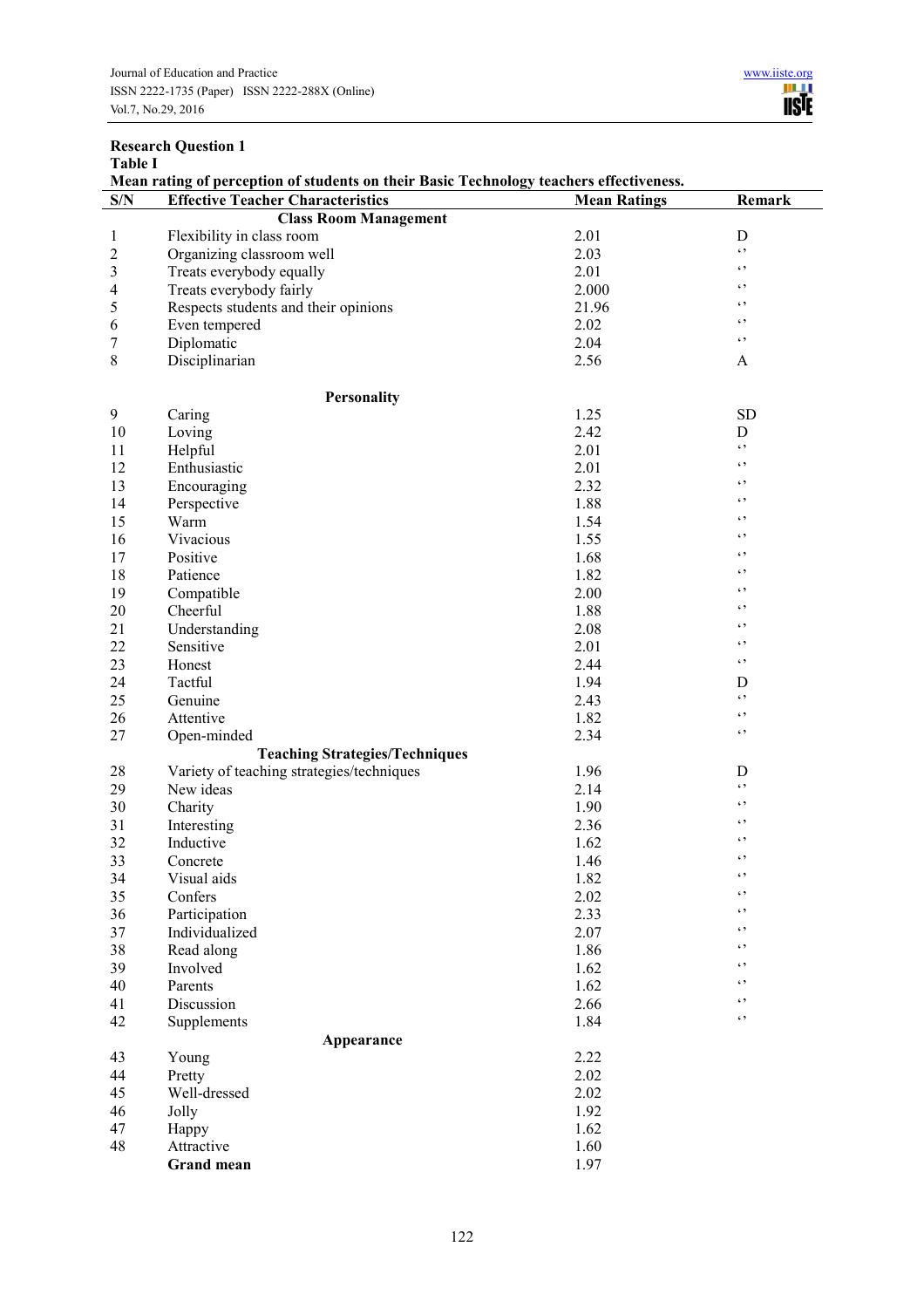The perception of students on their teacher effectiveness was low with grand mean perception of 1.97 Relationship between the mean perception of students on their Basic Technology teacher effectiveness and their academic achievement in Basic Technology.

# **Research question 2**

**Table 2: Summary of Pearson's r-value on level of relationship between the Basic Technology teachers' effectiveness and academic achievement.** 

| Sum of Basic    | sum of      | sum of       | sum of       | sum of     | correlation |
|-----------------|-------------|--------------|--------------|------------|-------------|
| Tech. Teachers' | achievement | X            | Y            | $X \& Y$   | Coefficient |
| Effectiveness   | score       | squared      | squared      | values     | value (r)   |
| $\Sigma X$      | $\Sigma Y$  | $\Sigma X^2$ | $\Sigma Y^2$ | <b>SXX</b> |             |
| 332             | 364         | 8998         | 9462         | 6002       | 0.64        |

The result in table 2 shows that r-value is 0.64, which is positive and high,

**Hypothesis:** There is no significant relationship between the mean perception of students on their, Basic Technology teachers' effectiveness and their achievement in Basic Technology.

**Table 3: t-test of significant relationship between the mean perception and academic achievement in Basic Technology.** 

| No of cases | Corr.      | Degree of  | t-cal | t-tab | decision | Coeff.             |
|-------------|------------|------------|-------|-------|----------|--------------------|
| (N)         | Coeff. (r) | freedom Df |       |       |          |                    |
| 442         | 0.64       | 440        | 11.30 | 1.96  |          | $0.4096$ or $41\%$ |

The t-call 11.30 is higher than the t-critical (.96). Therefore the null hypothesis is rejected at 0.05 probability level. Thus, the correlation between Basic Technology teachers' effectiveness and academic achievement was significant. This is strengthened by finding the coefficient of determination i.e.  $r^2 = 41$  showing that about 41 variability's in Basic Technology achievement could be explained by a measure of the teachers' effectiveness.

# **Discussion of Findings**

The findings of this study showed that the mean perception of students on their Basic Technology. Teacher effectiveness is very low (1.97). This means that students are very much aware that their Basic Technology teachers' are not doing fully what they are supposed to do for them to achieve success. The teachers are not flexible, organized and caring as shown by questionnaire items 1,2 and 8. Also do not use visual aids, variety of teaching strategies and techniques. The study also reveals that Basic Technology teachers are not enthusiastic, encouraging, vivacious and understanding. The absence of these qualities in Basic Technology teachers indicate that most of them are not well prepared for the job they are involved in. Mgba (2010) had earlier suggested that to produce effective teachers, the content of teacher education programmes should be related to the curriculum of secondary schools and must emphasize skills necessary for vocational competence.

 The result of this research has also revealed a positive but above average correlation value (0.64) on students perception of their teacher effectiveness and their achievement. This value was found to be significant at 0.05 level of significant. This implies that teachers effectiveness as perceived by the students was significantly related to their achievement in Basic Technology. In other words, lack of teacher effectiveness was likely to be responsible for poor performance in Basic Technology. These findings suggest that if all other variables were held constant, and effective, teachers will promote higher academic achievement in Basic Technology and vice versa. Thus, if the teachers in addition to being knowledgeable in Basic Technology, are warm, patient, helpful, loving, flexible, organized, diplomatic, even tempered and disciplinarians, also that they involves students in teaching, supplement and improvise instructional materials to drive home their teachings, happy and well dressed among others, there are tendencies for good academic achievement. The place of teacher in educational achievement had been earlier referred to as the major force in determining the quality and the quantity of education in the school and even the hub and pivot on which all other components of educational system revolve (Adame 2000). Ogbu (2011) revealed that many teachers handling the subject Basic Technology are characterized by incompetence, poor classroom management, poor personality and incongruous teaching strategies. To corroborate these findings Abdu (2012) showed that most Basic Technology teachers are unqualified, do not use teaching aids and other motivating items and are not adequately supervised to improve efficiency. All these result in teaching characterized by boredom, drudgery, frustration and teaching just to earn salary and not to impact knowledge. From the fore going it is now very obvious that teachers of Basic Technology had not been effective in their teaching. The government at both Local/State/Federal levels are not